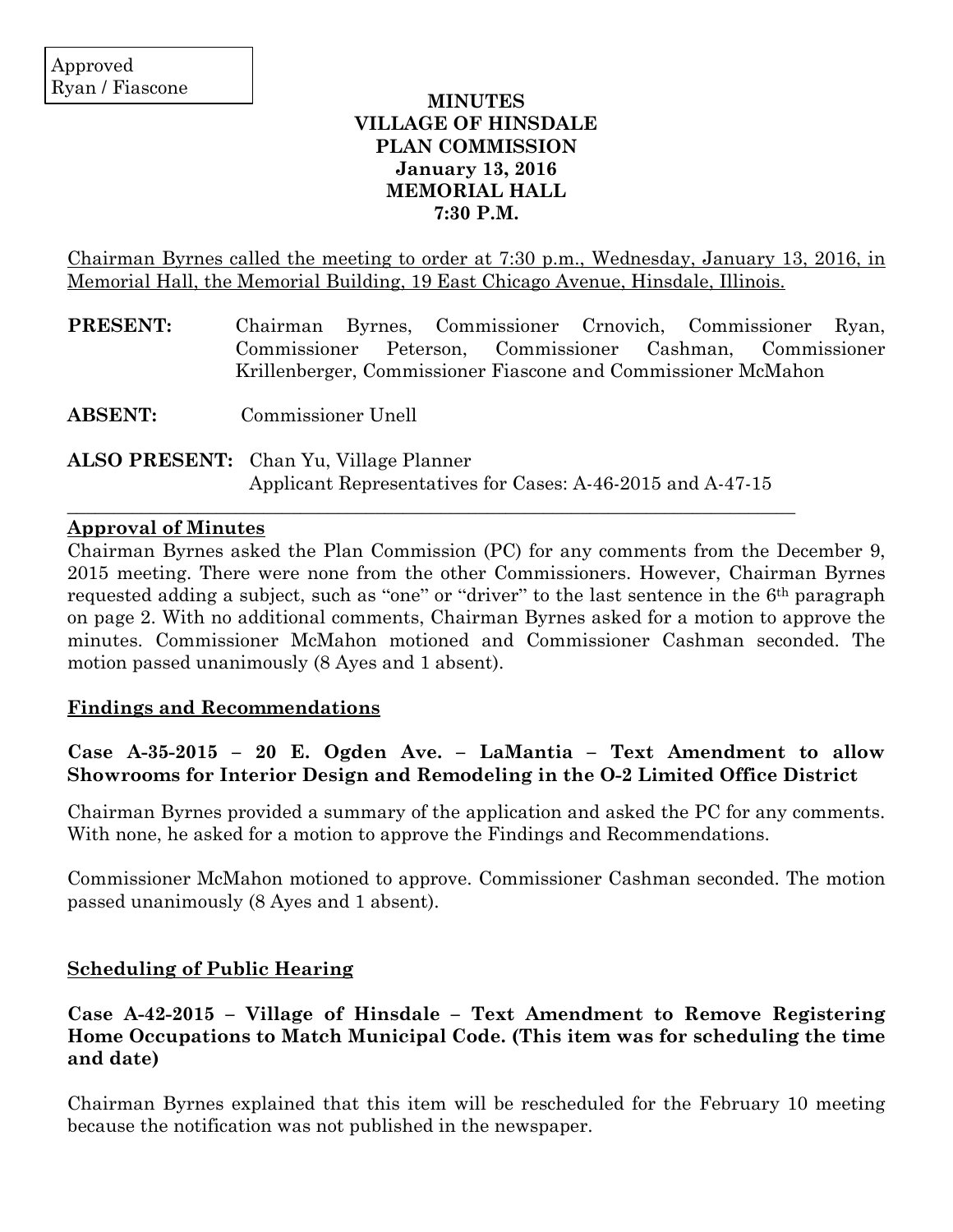## **Exterior Appearance and Site Plan Review**

# **Case A-46-2015 – 339 W. 57th St. – SAC Wireless for AT&T – Exterior Appearance and Site Plan for Additional Telecommunication Equipment on an Existing Antenna Location.**

Chairman Byrnes provided a brief review of the application, and introduced the applicant to present the proposed project.

Tony Phillips, SAC Wireless, introduced himself as the representative, on behalf of the applicant, AT&T. He also introduced his associate, Aaron Blackwell. He next explained that the project will not add antennas. However, they will be adding radio units behind the antennas. The upgrade will allow more capacity for more calls and data transfer. He clarified the difference between coverage and capacity. The area has the coverage, however, the radios will increase the capacity.

Commissioner Krillenberger asked if they represent the tower or carrier.

Tony replied they represent the carrier, AT&T, and clarified that the Village owns the tower.

Commissioner Peterson asked if the hardware will be installed behind the antennas.

Tony explained correct, the antennas are mounted on a pipe, the pipe is mounted to the tank, and the pipe has room between the tank and the antenna.

Commissioner Peterson asked for clarification, that they are not extending it out.

Tony replied correct, and that the photo simulations provided in the application will illustrate that you can't notice it.

Commissioner Crnovich, Commissioner Ryan and Commissioner Fiascone complimented the applicant for the wonderful and detailed application.

Chan Yu, Village Planner asked if they are using brackets for installation, versus welding.

Tony replied correct, they will utilize existing brackets.

Chairman Byrnes asked if there is anything proposed for the building at grade.

Tony explained there will be minor work performed inside the shelter.

Aaron also confirmed AT&T will perform very minor upgrades inside the shelter.

Chairman Byrnes replied he just wanted to make sure they are not missing any potential work done on the outside of the shelter.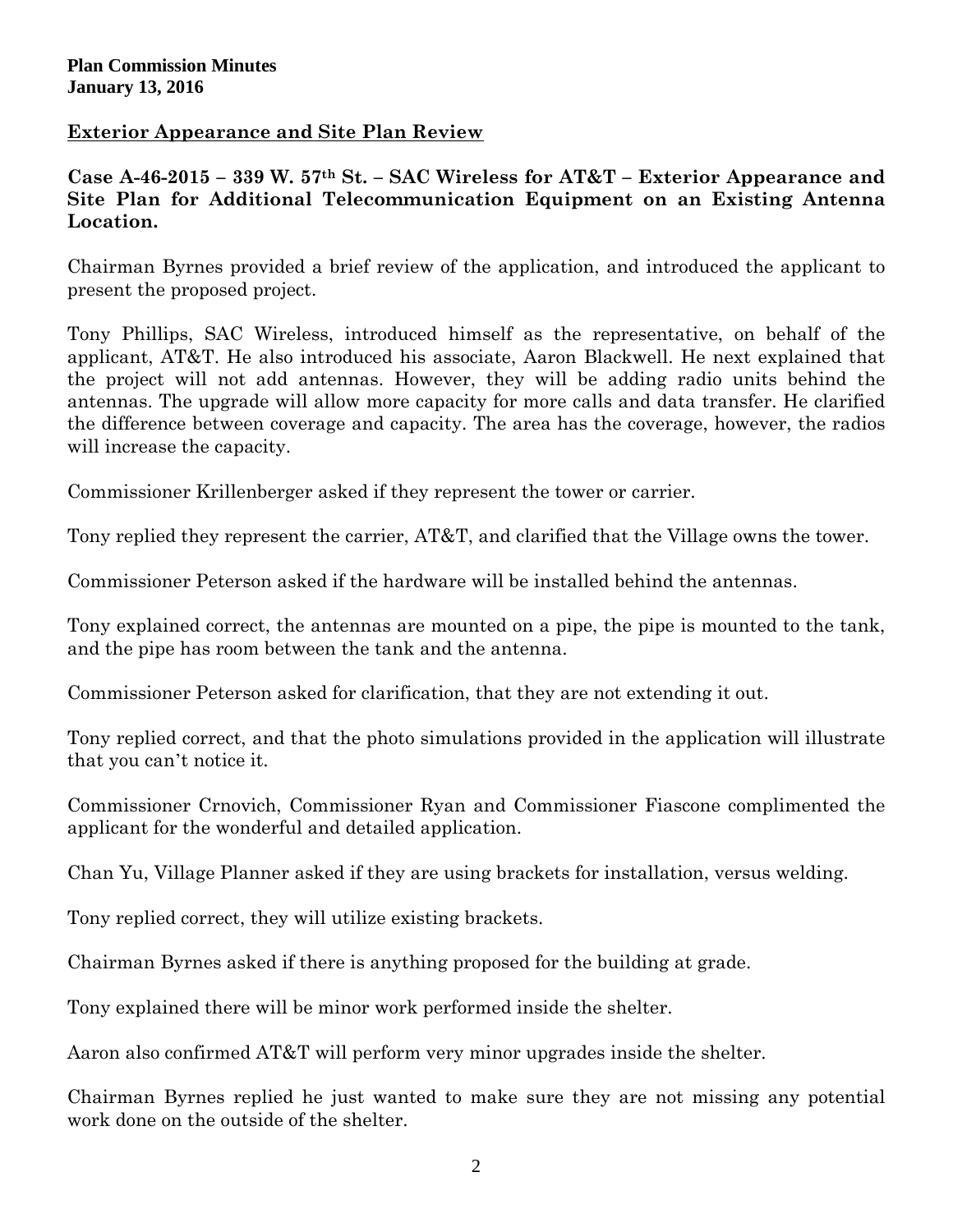#### **Plan Commission Minutes January 13, 2016**

Commissioner Crnovich commented that she believes there was a report in regards to a break in sometime during the past year. Given, she asked about the security of the shelters.

Tony replied that every shelter has an alarm. If someone were to open the door, AT&T would get notified. Tony, however, was unclear if the signal was also directly tied to the Village Fire or Police Department.

Commissioner Fiascone asked how often the equipment upgrades are needed.

Tony replied all the time, since it is a technology driven upgrade. Carriers will pursue installation if there is new equipment available to help provide better service. This particular request, is a nationwide program being implemented by AT&T.

Commissioner Crnovich asked if this technology upgrade has replaced the Distributed Antenna Systems (DAS).

Tony explained there's a different between "small cell" and "macro". This is a macro site, which offers a wide coverage area. The small cell, also known as "micro" site, is what a DAS is.

Commissioner Crnovich mentioned the DAS locations in Hinsdale are very noticeable, and asked if he knew about any new plans for adding those.

Tony replied that SAC Wireless does what the carriers want them to do; and that is driven by a needs analysis. Eventually, a customer will never be out of range for Wi-Fi.

Chairman Byrnes asked for any additional comments. With none, he asked for a motion to approve the Exterior Plan application.

Commissioner Krillenberger motioned to approve. Commissioner Crnovich seconded. The motion passed unanimously (8 Ayes and 1 absent).

Chairman Byrnes asked for a motion to approve the Site Plan application.

Commissioner Crnovich motioned to approve. Commissioner Cashman seconded. The motion passed unanimously (8 Ayes and 1 absent).

## **Case A-47-2015 – 21 Spinning Wheel Rd. – SAC Wireless for AT&T – Exterior Appearance and Site Plan for Additional Telecommunication Equipment on an Existing Antenna Location.**

Chairman Byrnes asked if the applicant is presenting essentially the same scope of work.

Tony replied this project differs because they are replacing antennas. The visual impact is nearly unnoticeable.